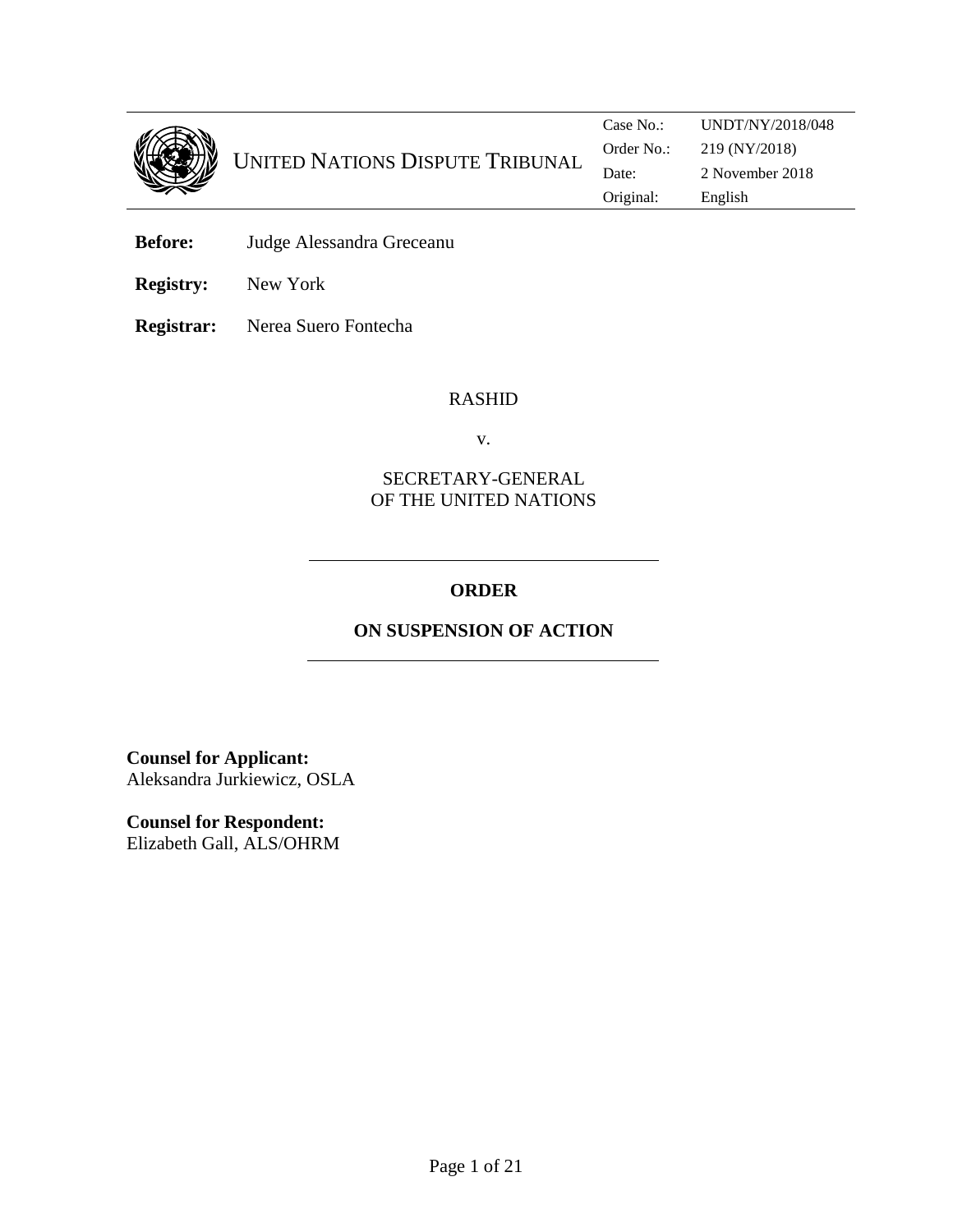### **Introduction**

1. On 26 October 2018, at 4:24 p.m., the Applicant, a Publishing Assistant at the G-4 level on a fixed-term appointment with the Department for General Assembly and Conference Management ("DGACM") in New York, filed an application for suspension of action during management evaluation pursuant to art. 13 of the Dispute Tribunal's Rules of Procedure, requesting that the decision not to renew her fixedterm appointment beyond 31 October 2018, which was notified to her on 8 October 2018 and scheduled to be implemented on 31 October 2018, be suspended pending management evaluation.

2. On 26 October 2018, the case was assigned to the undersigned Judge.

3. On 26 October 2017, at 6.28 p.m., the Registry acknowledged receipt of the application and transmitted it to the Respondent. The Tribunal instructed the Respondent to submit his reply by 4:00 p.m. on Tuesday, 30 October 2018.

4. The Tribunal further informed the parties that, due to the urgency of the matter (the deadline for the implementation of the contested decision being 31 October 2018) and pursuant to arts. 19 and 36 of the Dispute Tribunal's Rules of Procedure, the suspension of the implementation of the contested decision pending the consideration of the application for suspension of action under art. 2.2 of the Dispute Tribunal's Statute was granted and that a reasoned written order was to follow, which is the present Order.

5. By Order No. 212 (NY/2018) dated 29 October 2018, the Tribunal granted, without prejudice to the Tribunal's determination of the application for suspension of action under art. 2.2 of the Dispute Tribunal's Statute, the suspension of the implementation of the decision not to renew the Applicant's fixed-term appointment beyond 31 October 2018 until the Tribunal rendered its decision on the application for suspension of action, or until further order.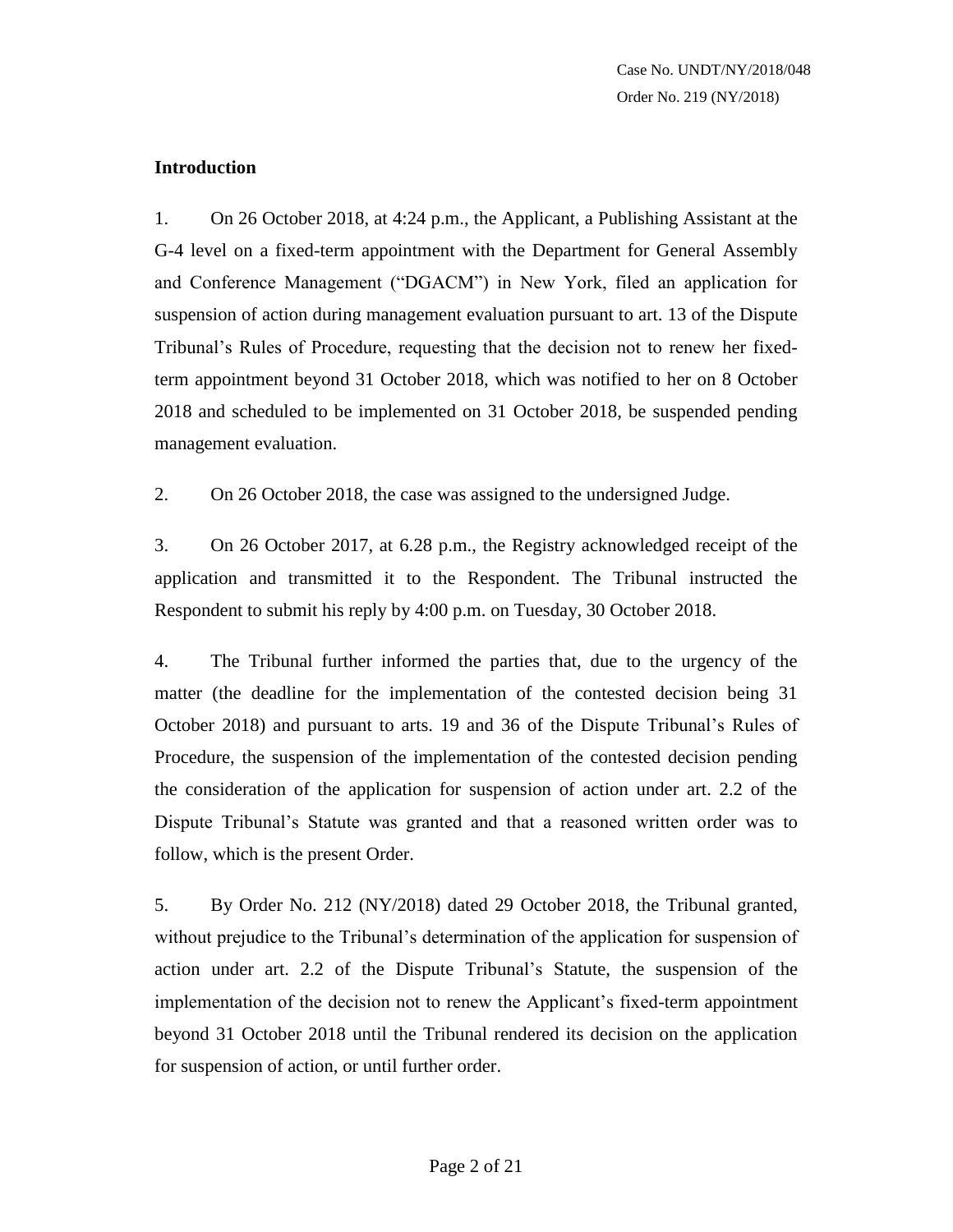6. On 30 October 2018, the Respondent filed his reply contending *inter alia* that the Application.

### **Background**

7. In the application for suspension of action, the Applicant submitted as follows regarding the facts to be relied on (references to annexes omitted):

The Applicant joined the DGACM Publishing team in March 2013, when the 1st Phase of "Project for digitalisation with DGACM" was launched with the funding provided by the State of Qatar.

The digitalisation programme was conceived in order to preserve important older United Nations documents, facilitate future availability and usability of valued documents, reduce the carbon print, and contribute to environmental improvement.

On 26 September 2018, the Applicant received a notification that his contract was not to be extended beyond its expiry date, effective 31 October 2018.

The reasons given in the e-mail were that "the digitalization project will come to closure on 31 October 2018".

The Applicant immediately contacted staff representatives in order to assess his rights.

On 5 October 2018, the Applicant filed a Management Evaluation Request seeking rescission of the decision of non-renewal or placement on an alternative suitable post outside of the competitive recruitment process …

However, on 23 October 2018, during a meeting held with […], the Under-Secretary-General for General Assembly and Conference Management, the Applicant understood the following:

> - First, that there is still remaining funding from the 1st phase of the digitalisation project;

> - Second, that DGACM has obtained further funding from the State of Qatar for the  $2<sup>nd</sup>$  phase of the digitalisation project; and

> - Third, that DGACM intends to hire independent contractors for the 2nd phase of the project.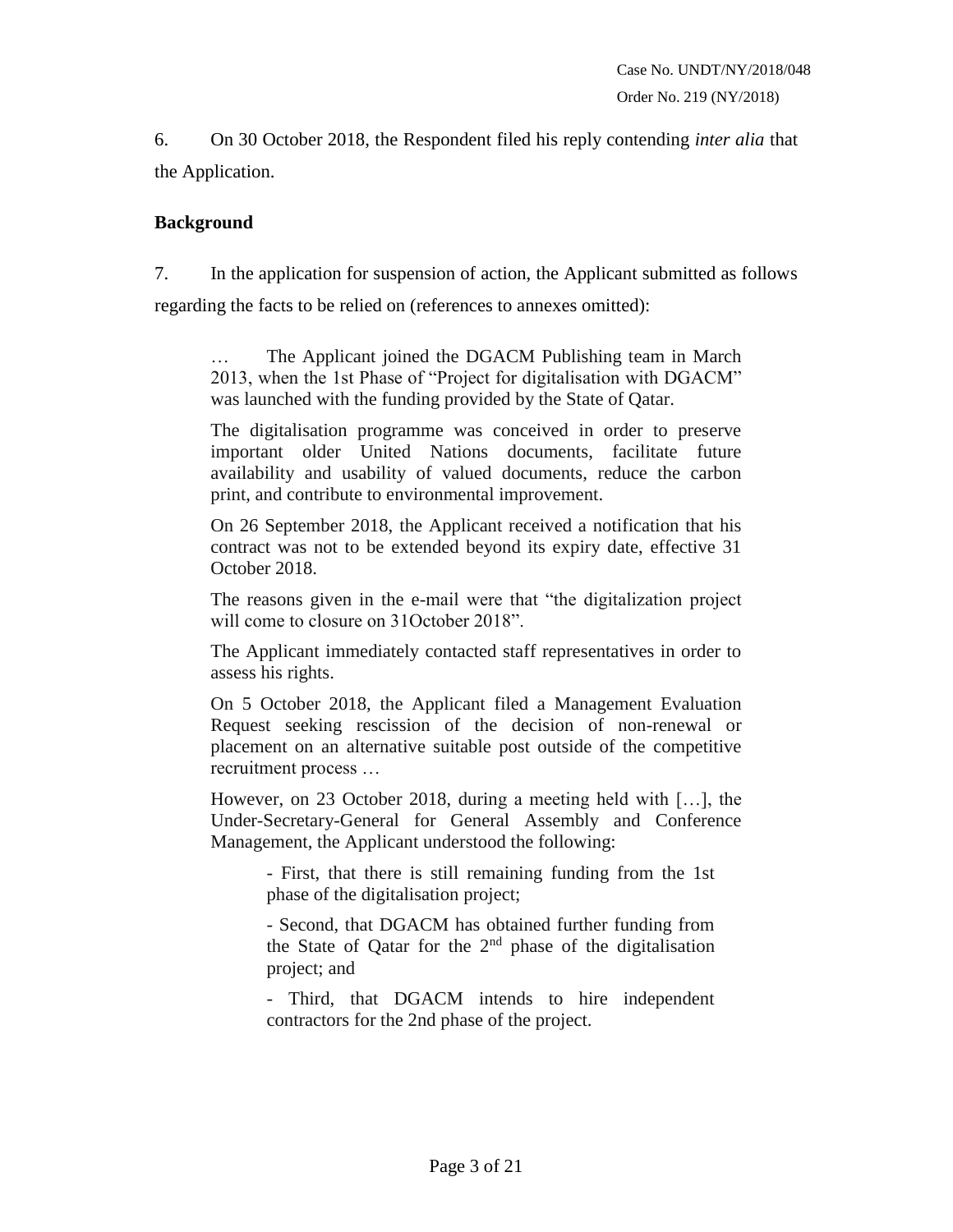On or about the same day, the Applicant discovered two documents pertaining to the 2nd phase of the project for digitalisation with DGACM …

In particular, the "Project Initiation Document" specified as follows:

*… As with the 1st phase, DGACM once again have obtained the funding from Qatar to digitize United Nations documents in pursuit of the objective set by the General Assembly. For 2nd phase, DCAGM will utilize five general service staff members and five general service WAE (when as employed) staff members with language and technical skills. The project is a cooperative one between DGACM and DPI. The remaining staff will be provided with a contract for one-year from July 2018 which would mark the beginning of the 2nd phase of the project"…*

In light of the above, the Applicant amended her Management Evaluation Request specifying that the non-renewal of her contract was not based on a genuine reason but rather a strategy designed to remove her from her post, prohibited by ST/AI/2013/4.

The Applicant also reiterated her request for Suspension of Action pending management evaluation. …

## **Parties' submissions**

8. The Applicant's principal contentions are as follows:

## *Urgency*

a. On 26 September 2018, the Applicant received a notification that her contract was not to be extended beyond its expiry date, effective 31 October 2018.

b. On 5 October 2018, The Applicant filed a Management Evaluation Request seeking rescission of the decision of non-renewal or placement on an alternative suitable post outside of the competitive recruitment process.

c. However, on 23 October 2018, during a meeting held with the Under-Secretary-General for General Assembly and Conference Management, The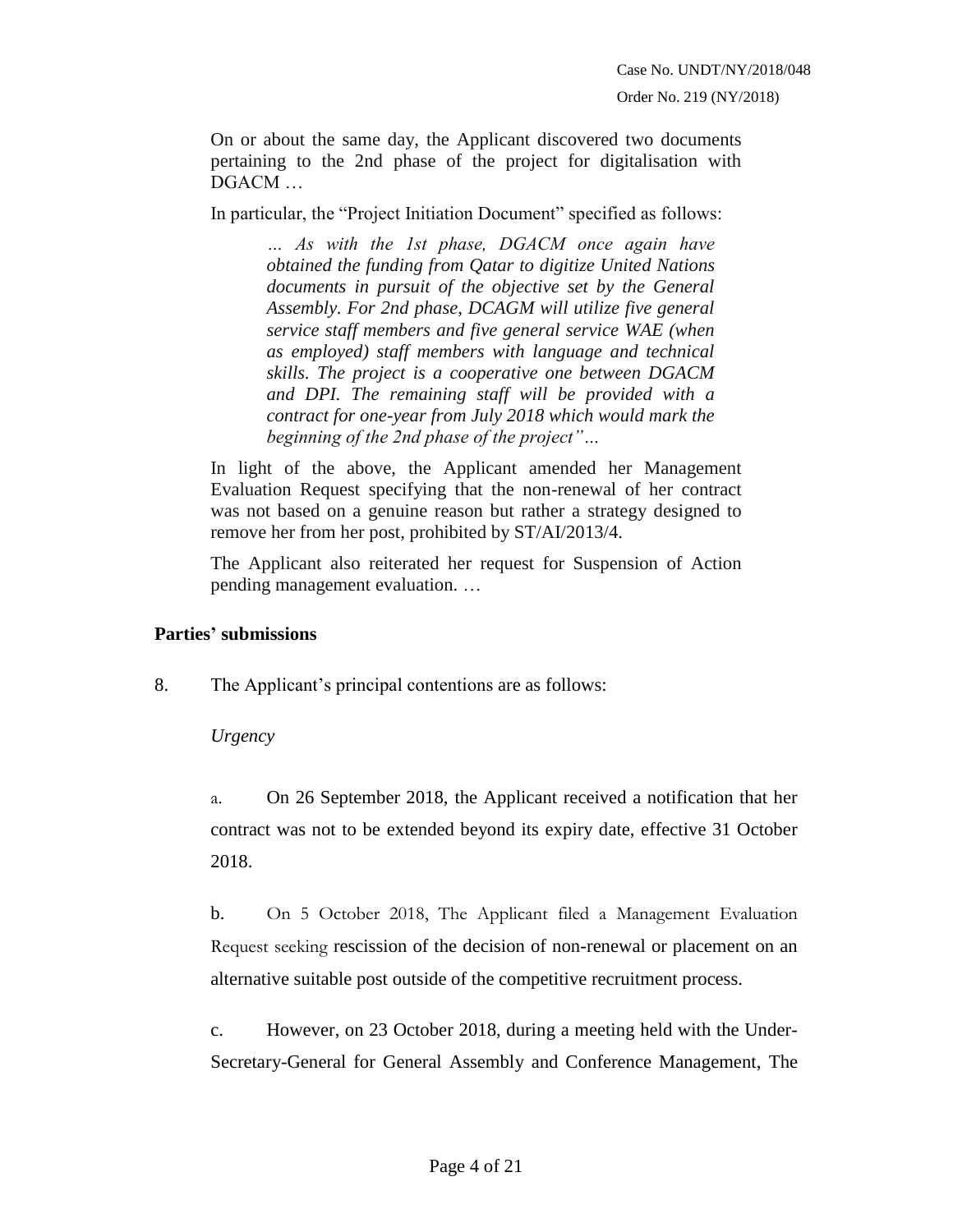Applicant understood that the reasons provided in the notification were not accurate.

d. In light of the above, on 26 October 2018, the Applicant amended her Management Evaluation Request specifying that the non-renewal of her contract was not based on a genuine reason but rather a strategy designed to remove her from post, prohibited by ST/AI/2013/4.

e. The matter is urgent as the decision on non-renewal could be implemented by the time the management evaluation is issued (4 November 2018).

f. The urgency in this case is not self-created urgency since she only learnt about the strategy and underlying facts on 23 October 2018.

### *Irreparable harm*

g. If the impugned decision is implemented, the Applicant will suffer harm due to the loss of employment with the Organization and in relation to her career prospects. Specifically, the Applicant will lose her best chance to continue to be employed by DGACM and to advance her career within the Organization. Such harm cannot be compensated for by a monetary award.

## *Prima facie unlawfulness*

h. The Administration failed to act fairly, justly and transparently when, on 26 September 2018, it provided inaccurate reasons for her non-renewal. The notification that the Applicant received referred to the closure of the digitalisation project. However, on 23 October 2018, the Applicant discovered that: (i) there is remaining funding from the 1st phase of the digitalisation project; that (ii) DGACM has obtained further funding from the State of Qatar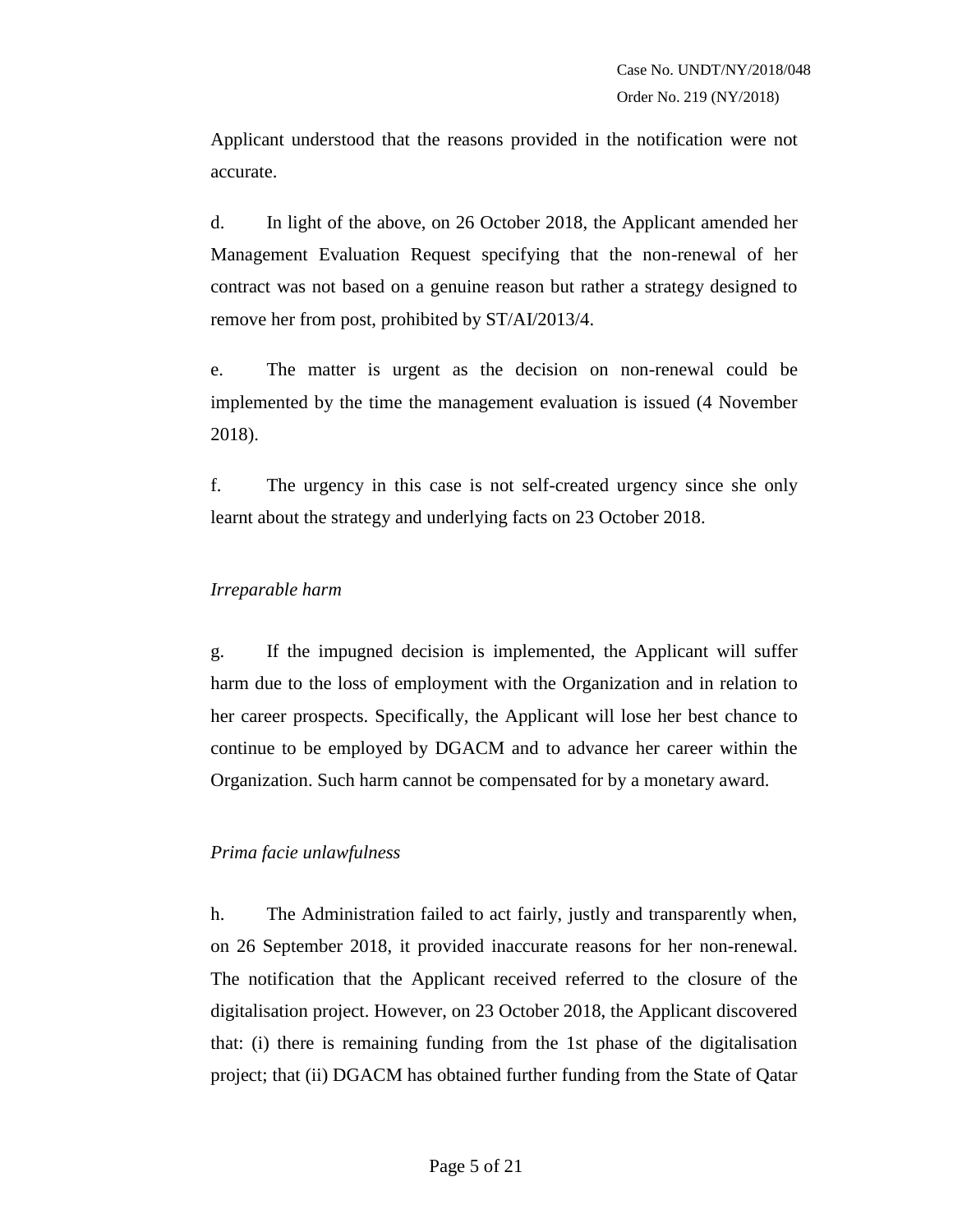for the 2nd phase of the digitalization project; and that (iii) DGACM intended to hire independent contractors for the 2nd phase of the project.

i. This information not only directly contradicted the notification the Applicant received on 26 September 2018 that the digitalization project was closing but it also contradicted the "Project Initiation Document" that specified that DGACM would "utilize five general service staff members" for the 2nd phase of the digitalization project.

j. The Administration's reliance on project closing was intentionally misleading and was aimed to deprive him of an opportunity to challenge the Administration['s] failure to comply with its obligations sec. 3.3(b) of ST/AI/2013/4.

k. There appears to be no lawful explanation for removing the Applicant while there was still funding from the 1st phase of the project and there was still need for his services in order to complete the task of uploading all important UN documents according to A/RES/67/237.

l. The Applicant's performance was consistently rated as "successfully meets performance expectations" or "exceeds performance expectations" for the last 13 years.

m. As no issues were raised with the Applicant's performance, it would seem suspect at best to withdraw the services of a staff member with five years of experience on the post before launching the 2<sup>nd</sup> phase of the digitalization project. Any reasonable managerial approach would find such a resource invaluable and would, under normal legitimate circumstances, take all and any necessary steps to maintain it.

n. Alternatively, the Administration should place the Applicant on any available vacant post without proceeding through a competitive selection process.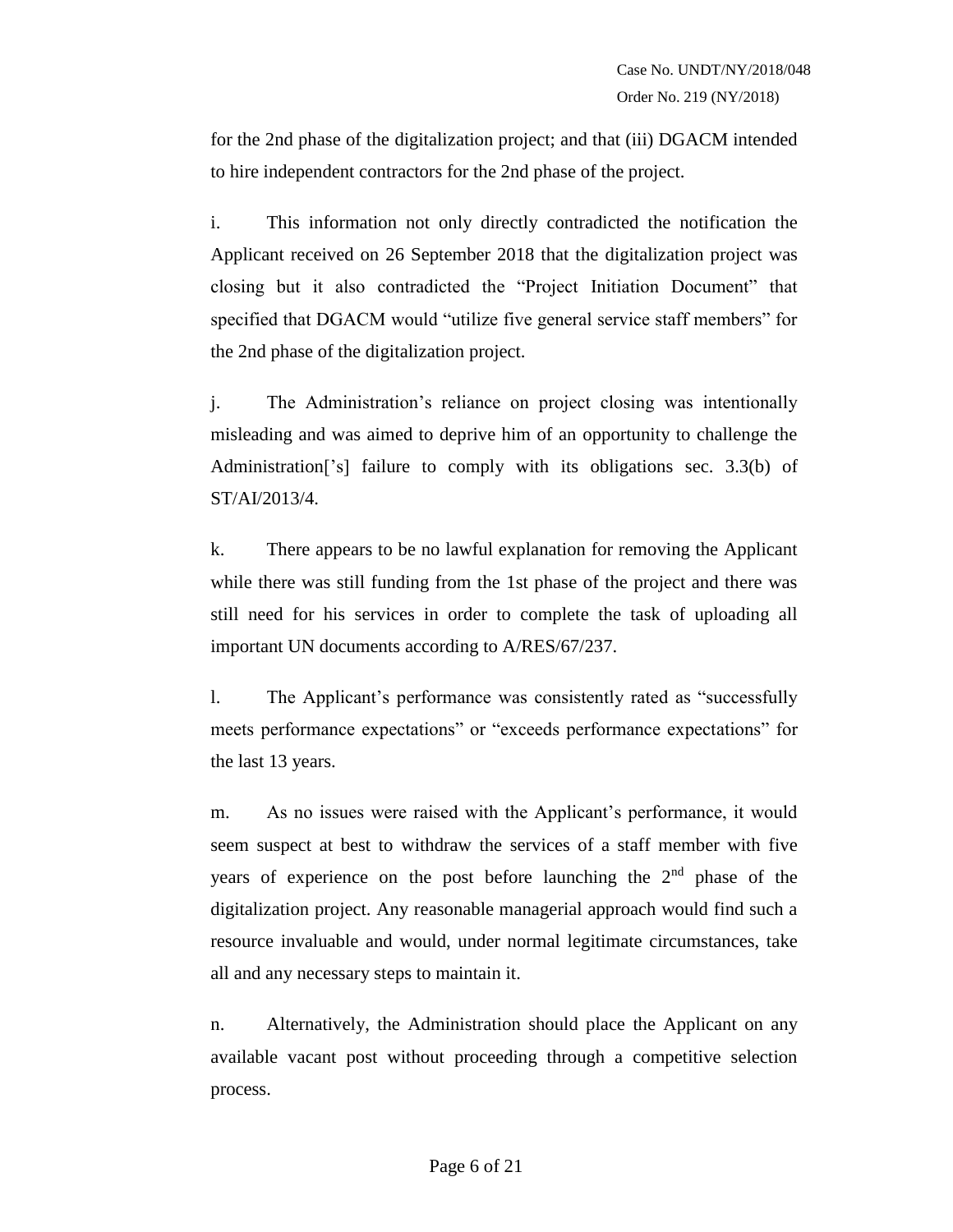o. Even if the Administration were to establish that her G-4 post was lawfully being abolished then, pursuant to Staff Rules 9.6(e) and 9.6(f), if the necessities of service require that appointments of staff members be terminated as a result of the abolition of a post, staff members holding fixedterm appointments shall be retained by preference to staff members with a lower level of protection (such as temporary appointments).

p. The Applicant applied to several vacancies within the UN Secretariat. 18 of these applications are still pending, eight with the DGACM. It cannot therefore be said that there is no suitable alternative position onto which he could be placed pursuant to staff rule 9.6.

q. In light of the above, the Administration is requested to comply with its obligations and place the Applicant on any available post with similar functions without requiring him to participate in a competitive selection process.

9. The Respondent's principal contentions in his reply are as follows:

*Urgency*

a. The Applicant admits that she became aware of the decisions not to renew her appointments on 26 September 2018. She was in a position to request suspension of action from the Dispute Tribunal on 5 October 2018, when she requested management evaluation of the decision not to extend her fixed-term appointment. That she discovered supplemental material on 26 October is irrelevant. The draft working documents relating to a new proposed project corroborate the reason given for the contested decisions, that is, that funding for the existing project was exhausted.

b. Had the Applicant acted with the appropriate urgency and exercised her right to seek management evaluation and suspension of action promptly, the management evaluation processes may well have been completed before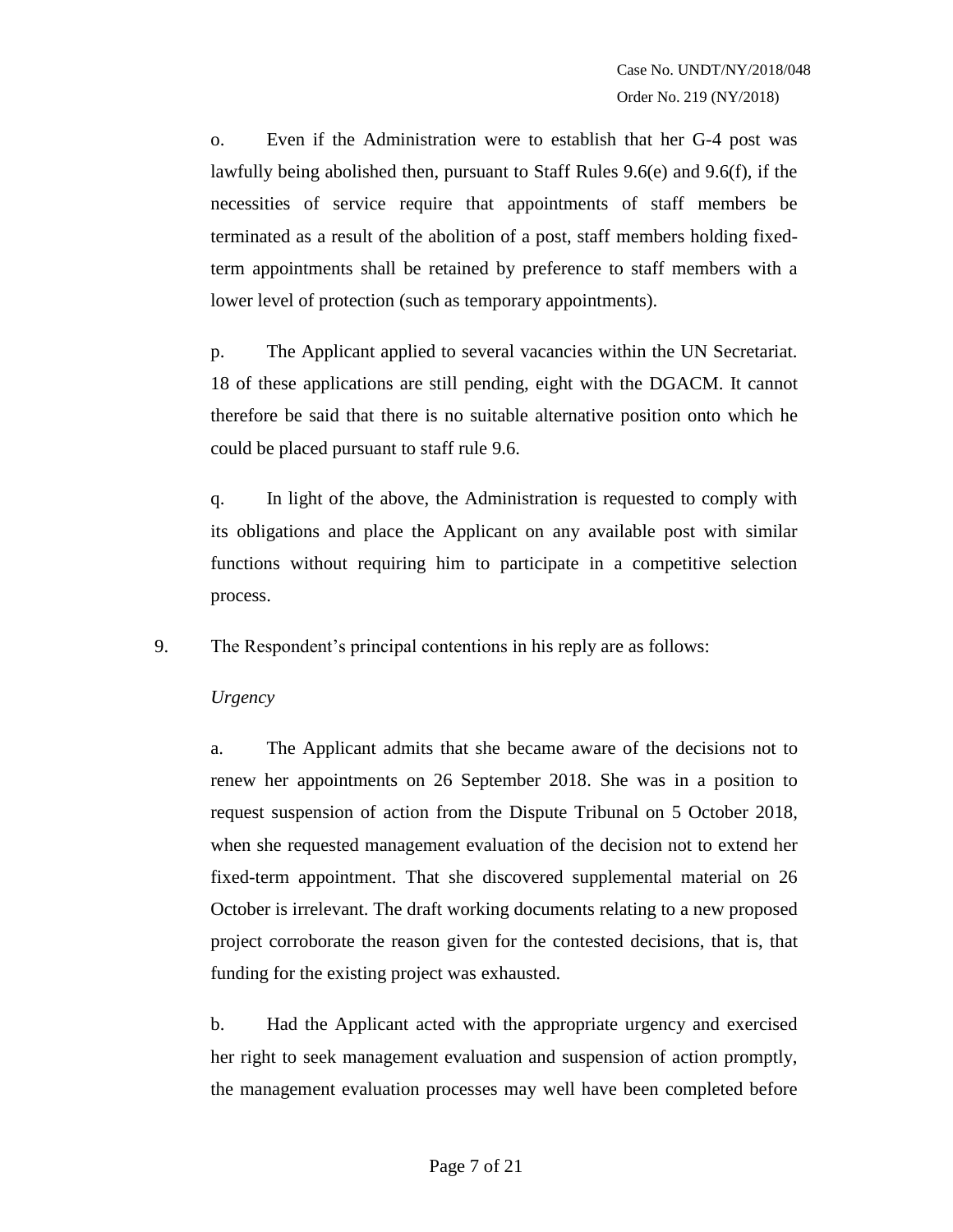the expiry of her appointments. The Applicant does not meet the burden of demonstrating urgency.

### *Prima facie unlawfulness*

c. The Applicant has been working as Publishing Assistants as part of a project established in 2014 entitled "Digitization: Turning Seven Decades of United Nations Work into Open Knowledge" (the "Project"). The Project was funded by voluntary contributions from the Governments of Qatar and China and an insurance indemnity received by the Organization in connection with storm Sandy in 2011. The Government of Qatar provided the bulk of the funding through a voluntary contribution of USD 5 million. The purpose of the Project was the digitization and preservation of historic and older United Nations documents.

d. The 11 staff members who worked on the Project were selected for the project positions, which were advertised through temporary job openings. The staff members included seven permanent appointees and four staff members, including the Applicant, who hold fixed-term appointments. From the outset, all staff working on the Project were aware of its temporary nature, limited by available funding. DGACM management encouraged the staff members to apply for other positions in view of the temporary nature of the Project. DGACM management also met with staff representatives.

e. In view of the anticipated exhaustion of funding at the end of October 2018, the Applicant's fixed-term appointment was no longer renewed on a one-year basis. From 1 April 2018, the Applicant's appointments were renewed for three months (to 30 June) and then four months (to 31 October).

f. During 2018, the Executive Office and DGACM encouraged the Applicant to apply for job openings and offered assistance in preparing her applications.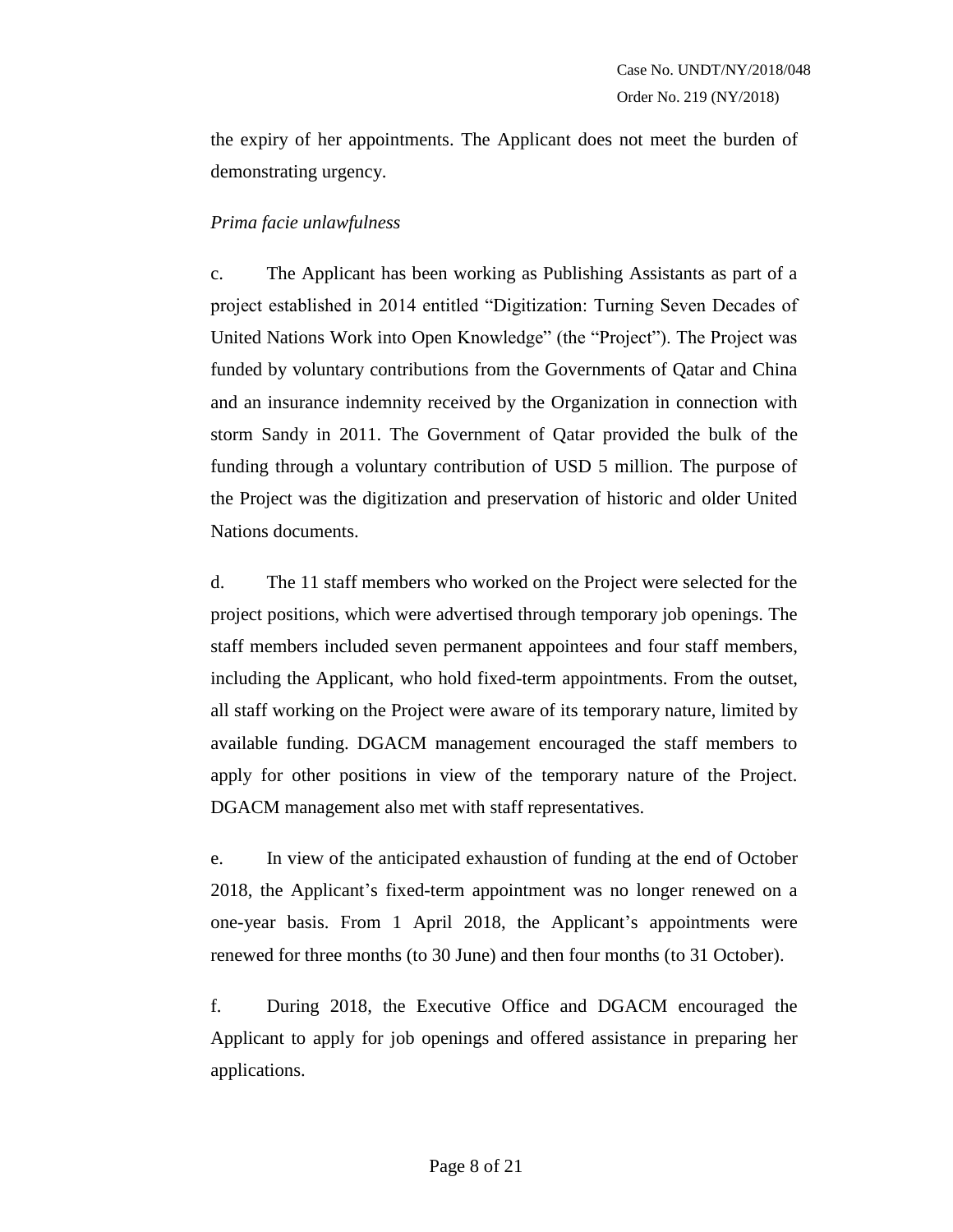g. In June 2018, DGACM requested additional funding from Government of Qatar for a new proposed project "Digitization and enhanced accessibility of Official Documents of the United Nations". Negotiations with the Government are ongoing. The Government has not provided funding to the Organization for the proposed project.

h. The financing for the Project will be exhausted by 31 October 2018. The funds that have paid for the Applicant's position are no longer available. In fact, since June 2018, the savings from agreed termination packages for a number of the permanent appointees who worked on the Project have been deployed to fund the posts of those staff members on fixed-term appointments, including the Applicant, to the expiry of their contracts on 31 October 2018. Accordingly, on 26 September 2018, the Executive Officer, DGACM wrote to the Applicant to confirm the decision not to renew her appointment beyond 31 October 2018. As the Applicant was informed previously, the Executive Officer stated that the Project would "come to closure" on that date. On 23 October 2018, the Under-Secretary-General for DGACM ("USG/DGACM") held a meeting with the Applicant and staff representatives. At the meeting, the USG/DGACM explained that DGACM had approached the Government of Qatar with a proposal for a new project and that dialogue with the Government was ongoing. If the new project was to materialize, there was no guarantee that the modalities would be the same as for the digitization Project. The USG/DGACM explained that no funding for the proposed project had been received.

i. The contested decision is lawful, and the reason given is supported by the evidence. The funding for the Project has been exhausted and, consequently, the funds that have paid for the position held by the Applicant are no longer available.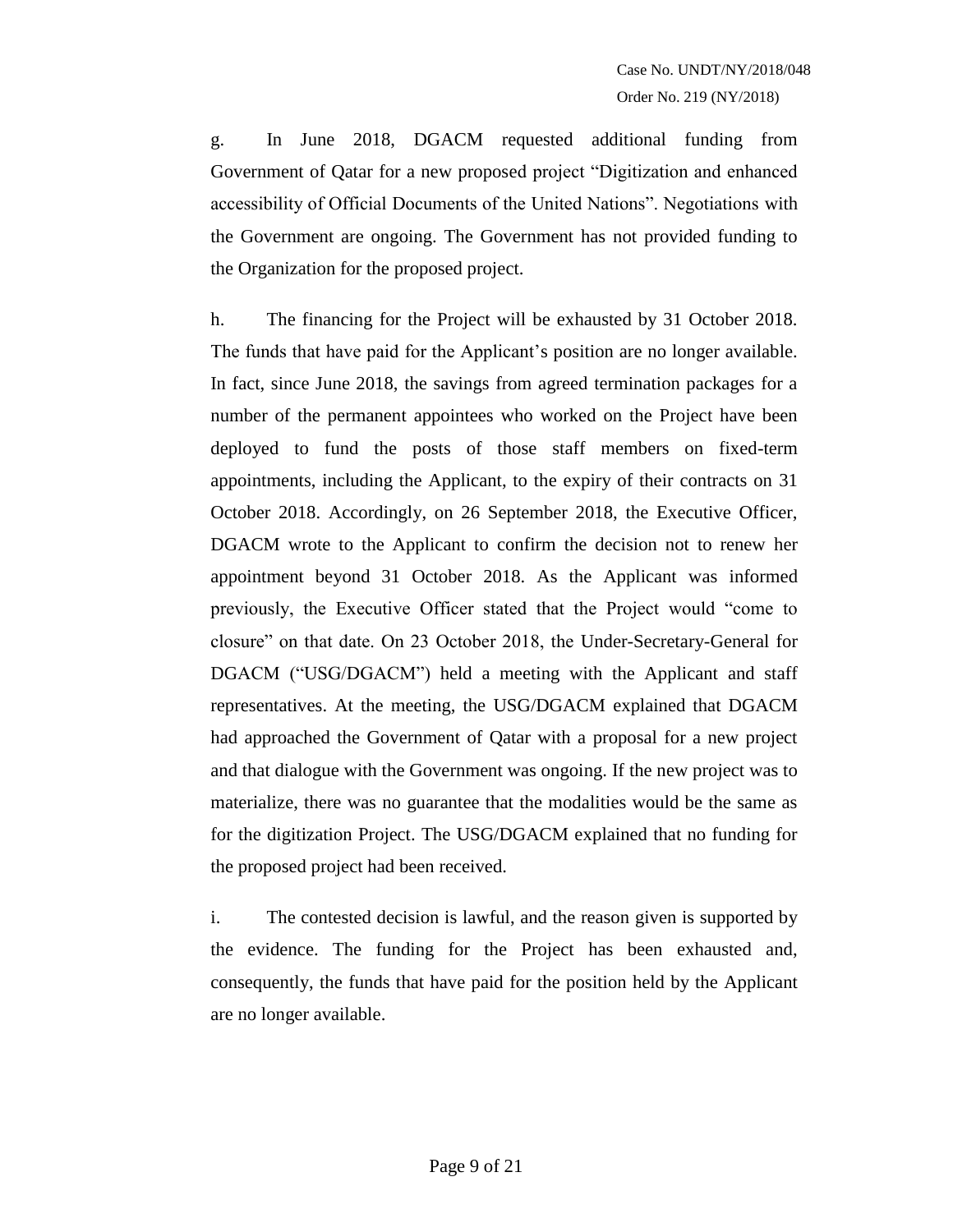j. Contrary to the Applicant's allegations, the reason given to the Applicant for the contested decisions is true. The assertions regarding the statements made by the USG/DGACM at the meeting on 23 October 2018 are incorrect. At the meeting, the USG/DGACM explained that the Government of Qatar had not provided the Organization with funding for the proposed project. The documents relied upon the Applicant in support of her allegations are internal working documents only, and do not represent the final version of the proposed project submitted by DGACM to the Government of Qatar in June 2018.

k. The Applicant's allegations that she is entitled to be accorded the rights set out in staff rule 9.6(c) and (e) upon termination of fixed-term appointment for abolition of post have no merit. Chapter IX of the Staff Rules (Separation from service) clearly distinguishes between separation of service due to expiration of appointment (non-renewal) and termination of appointment (staff rule 9.4 and 9.6). A staff member whose fixed-term appointment expires (that is, non-renewed) due to abolition of post or reduction in staff is not entitled to the rights set out in staff rule 9.6(e) upon termination of fixed-term appointment due to abolition of post or reduction in staff. Under staff rule 9.4, a fixed-term appointment expires automatically and without prior notice on the expiration date in the letter of appointment. Under staff rule 9.6(a), a termination of appointment is a separation from service initiated by the Secretary-General. Further, termination of appointment brings the appointment to an end, prior to the expiry date of the appointment. Staff rule 9.6(b) expressly provides that separation as a result of expiration of appointment "shall not be regarded as a termination with the meaning of the Staff Rules".

l. Contrary to the Applicant's claims, the Dispute Tribunal's observations in Order No. 281 (NY/2018) do not stand for the proposition that the rights under staff rule 9.6(c) and (e) upon termination of appointment due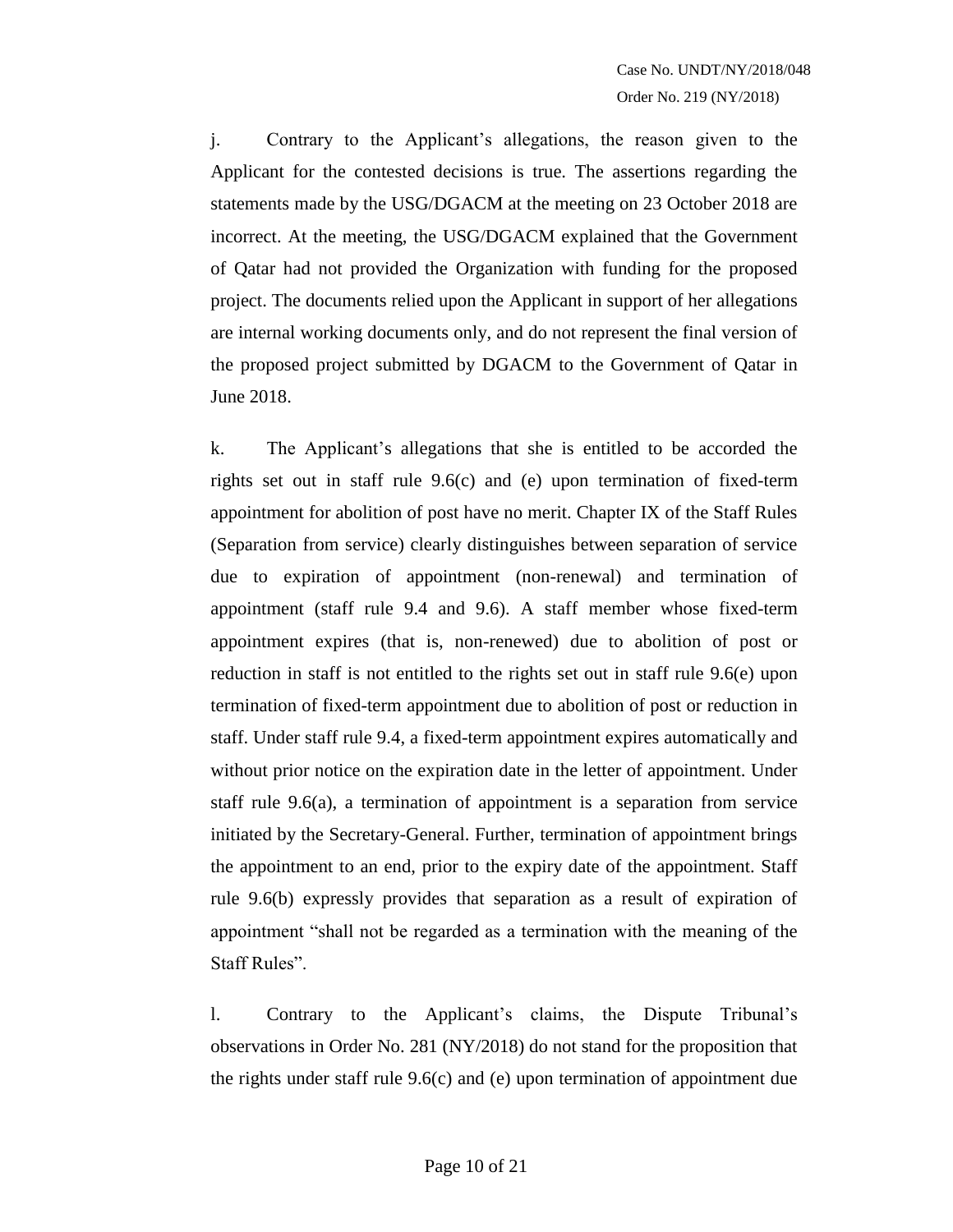to abolition of post apply to a non-renewal of appointment for abolition of post.

## **Consideration**

*The mandatory and cumulative conditions for suspending an administrative decision*

10. Article 2.2 of the Dispute Tribunal's Statute states:

The Dispute Tribunal shall be competent to hear and pass judgement on an application filed by an individual requesting the Dispute Tribunal to suspend, during the pendency of the management evaluation, the implementation of a contested administrative decision that is the subject of an ongoing management evaluation, where the decision appears prima facie to be unlawful, in cases of particular urgency, and where its implementation would cause irreparable damage. The decision of the Dispute Tribunal on such an application shall not be subject to appeal.

11. Article 8.1(c) of the Tribunal's Statute states that an application shall be receivable if: "… [a]n applicant has previously submitted the contested administrative decision for management evaluation, where required".

12. Article 13.1 of the Tribunal's Rules of Procedure states:

… The Dispute Tribunal shall order a suspension of action on an application filed by an individual requesting the Dispute Tribunal to suspend, during the pendency of the management evaluation, the implementation of a contested administrative decision that is the subject of an ongoing management evaluation, where the decision appears prima facie to be unlawful, in cases of particular urgency and where its implementation would cause irreparable damage.

13. The Tribunal considers that, for an application for suspension of action to be successful, it must satisfy the following mandatory and cumulative conditions:

a. The application concerns an administrative decision that may properly be suspended by the Tribunal;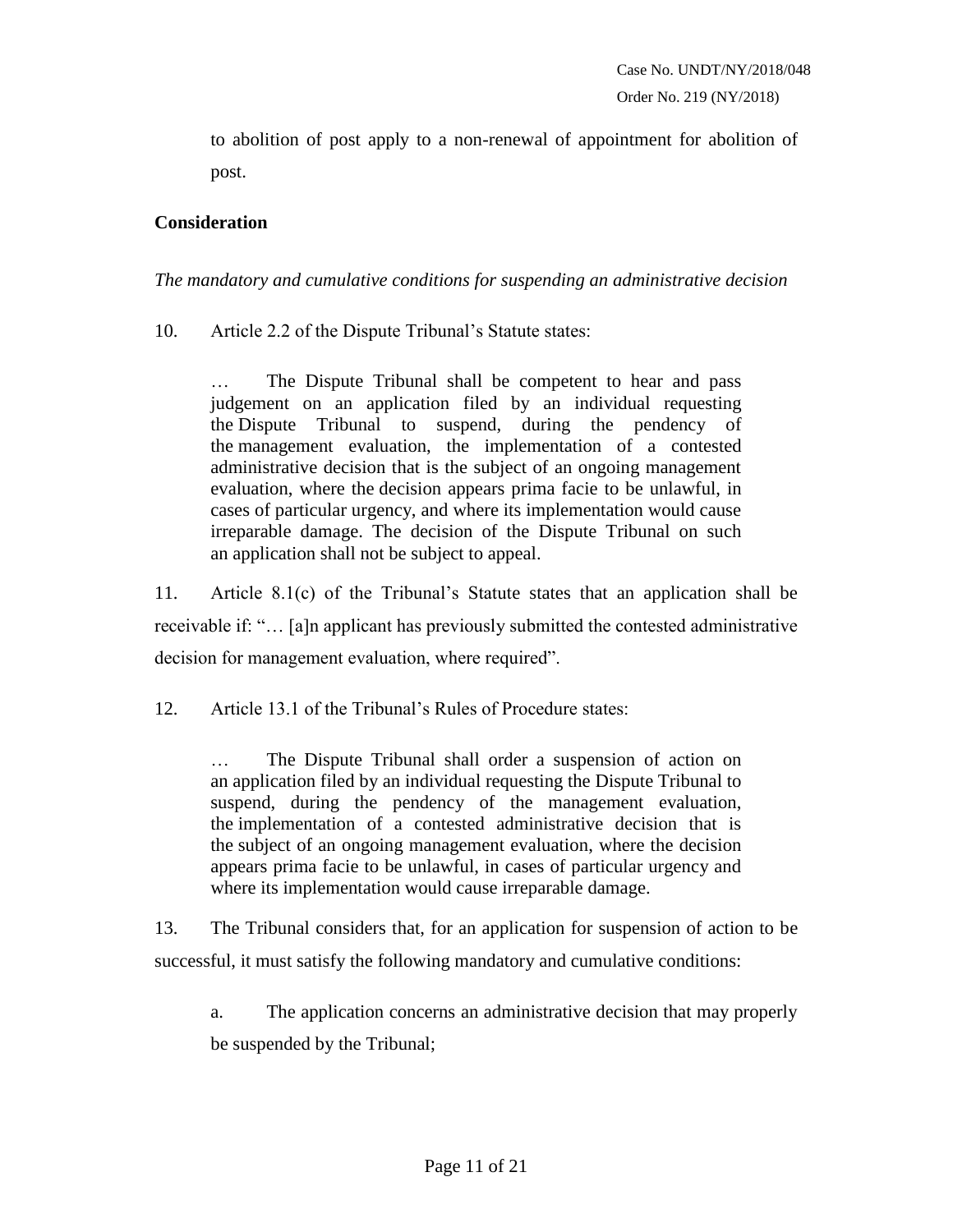b. The Applicant requested management evaluation of the contested decision, which evaluation is ongoing;

c. The contested decision has not yet been implemented;

d. The impugned administrative decision appears *prima facie* to be unlawful;

- e. Its implementation would cause irreparable damage; and
- f. The case is of particular urgency.

*Whether the application concerns an administrative decision that may properly be suspended by the Tribunal*

14. It is undisputed that the contested decision in the present case, namely the decision not to renew the Applicant's fixed-term appointment beyond 31 October 2018, is an administrative decision subject to review by the Tribunal, including its implementation being suspended pending management evaluation. Consequently, the first cumulative and mandatory condition presented above is fulfilled.

*Whether the Applicant requested management evaluation of the contested decision and whether the evaluation is ongoing* 

15. An application under art. 2.2 of the Dispute Tribunal's Statute is predicated upon an ongoing management evaluation of the contested decision. It is uncontested from the parties' submissions that the Applicant requested management evaluation of the contested decision on 5 October 2018, and that she filed an amendment to the management evaluation request on 26 October 2018. The management evaluation was initiated prior to the filing of the application for suspension of action. The Tribunal notes that there is no evidence on the record that MEU has completed its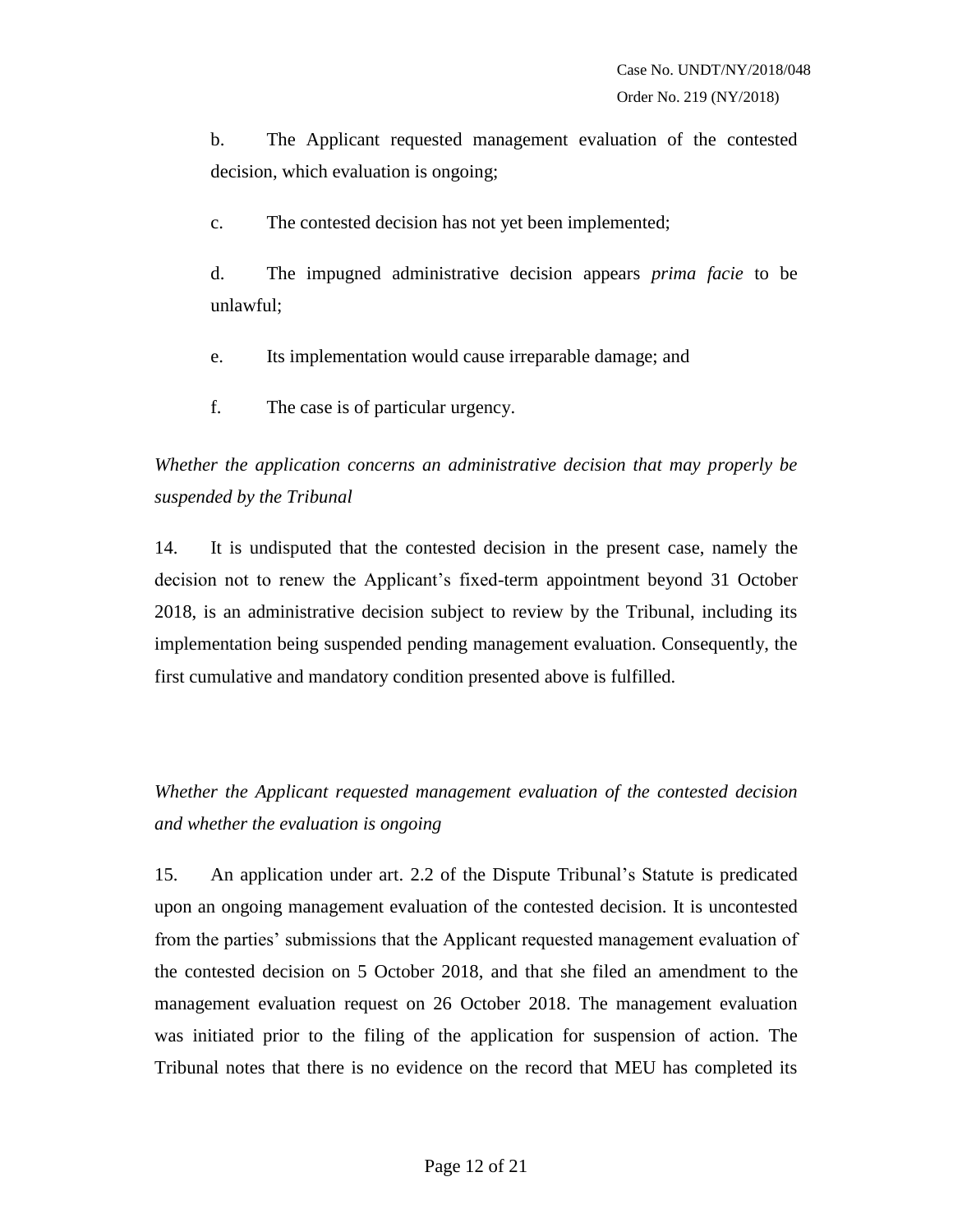evaluation. The Tribunal therefore finds that the contested decision is the subject of an ongoing management evaluation and the second condition is fulfilled.

#### *Whether the contested decision has not yet been implemented*

16. By Order No. 212 (NY/2018) dated 26 October 2018, the Tribunal granted, without prejudice to the Tribunal's determination of the application for suspension of action under art. 2.2 of the Dispute Tribunal's Statute, the suspension of the implementation of the decision not to renew the Applicant's fixed-term appointment beyond 31 October 2018 until the Tribunal rendered its decision on the application for suspension of action, or until further order.

17. Therefore, the contested decision is not yet implemented. Consequently, the third cumulative and mandatory condition presented above is fulfilled.

### *Whether the impugned administrative decision appears* prima facie *unlawful*

18. The Tribunal notes the contested decision consists of the nonextension/renewal of Applicant's fixed-term appointment beyond its expiration date 31 October 2018. As results from the notification received by the Applicant on 26 September 2018, the reason provided by the Administration for the non-renewal was the confirmation that "the digitalization project will come to closure on 31 October 2018".

19. Further the Tribunal notes that on 22 June 2018, DGACM submitted a detailed proposal for the implementation of the second phase of the digitalization project for the consideration of the Government and Permanent Mission of Qatar. The document titled "Project Proposal for the Digitization and Enhanced Accessibility of Official Documents of the United Nations" states in relevant parts:

… This document presents a strategic plan for the United Nations Digitization Project to be funded by the voluntary contribution of \$5 million. The plan builds on the earlier Project, "Digitization: Turning Seven Decades of United Nations Work into Open Knowledge,"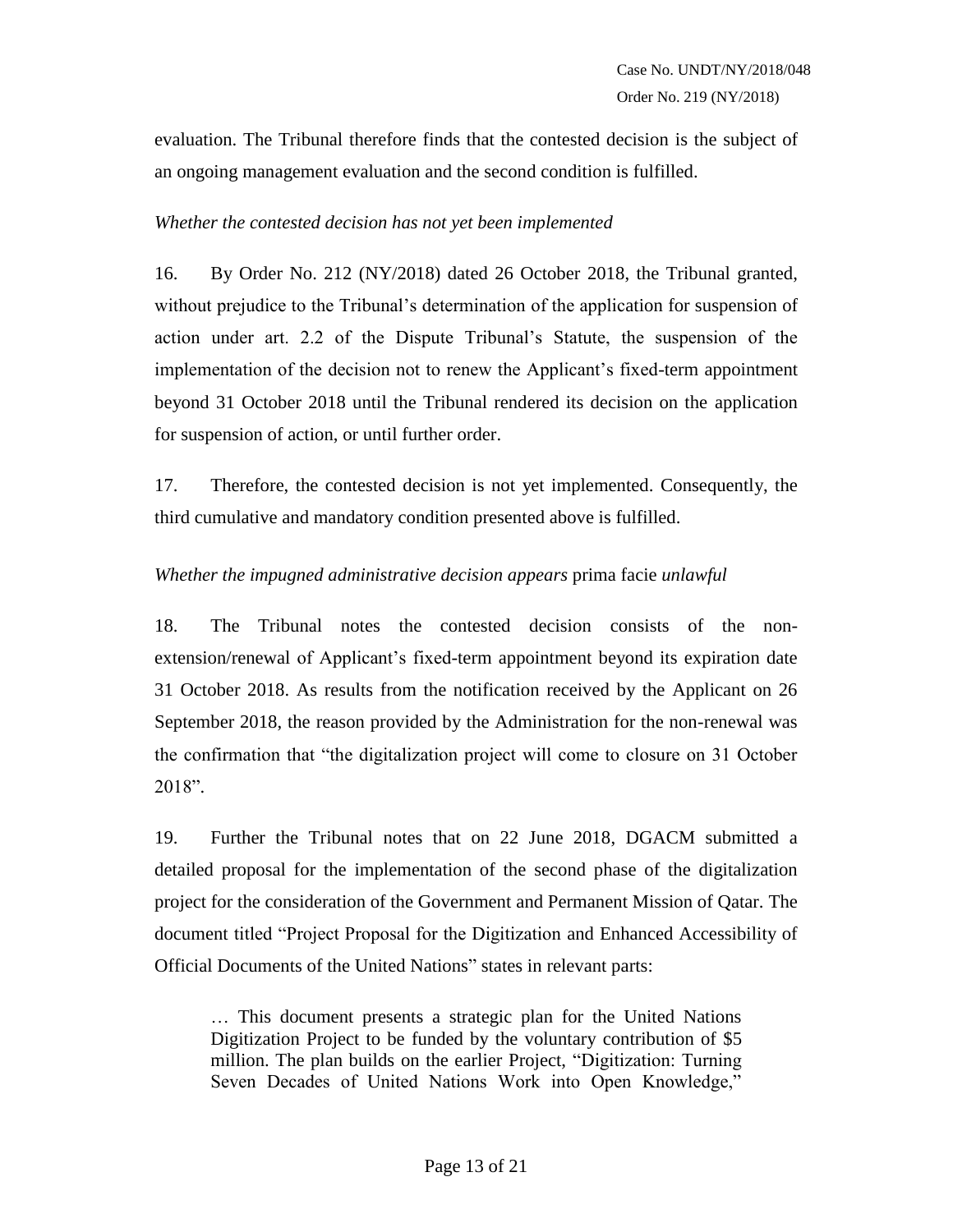which set forth the digitization and preservation of historic and older UN documents. That Project has also been generously supported by a voluntary contribution of \$5 million from Qatar and \$100,000 from China. When the Project concludes later this year over 1.25 million pages covering the most vulnerable, older, historic documents will have been preserved …

… The main goal of this proposal is to create a technical and administrative framework for the digitization and migration of official documents, and to increase and enhance the access and usability of the content in the six official languages. The majority of the United Nations documents that have been digitized are stored in the Official Document System, with basic formats that can be preserved in their versatility, integrity, quality, and completeness well into the future …

… A portion of the funds will be set aside to continue the digitization of documents that are in the collection of the Dag Hammarskjold Library and are not digitized (prior to 1993). The tasks to digitize these documents will be as follows:

- The Project Team will determine the priority for selective digitization of the remaining DHL collection based on a set of predefined criteria (year, subject, inter-governmental body).

- Digitization may be carried out by external specialized vendors selected by DGACM in accordance with UN Procurement rules and procedures;

- Digitization will be carried out under controlled conservation conditions and, for reasons of authenticity and accountability, appropriate audit trails will be created and event metadata (technical, administrative, and preservation metadata) will be captured during

the process, and provided to the UN in frequent reports;

- At the end of the digitization process the United Nations will return the originals to the DHL …

#### **Project Management**

The project is anticipated to begin in the 4th quarter of 2018 and will last an estimated five (5) years ending in the 3rd quarter of 2023. A Project Manager will be designated and she/he will review all deliverables developed from this proposal. Additionally, the Project Manager will outline specific deliverables tasked to external service providers and provide periodic reports on activities, and on major milestones.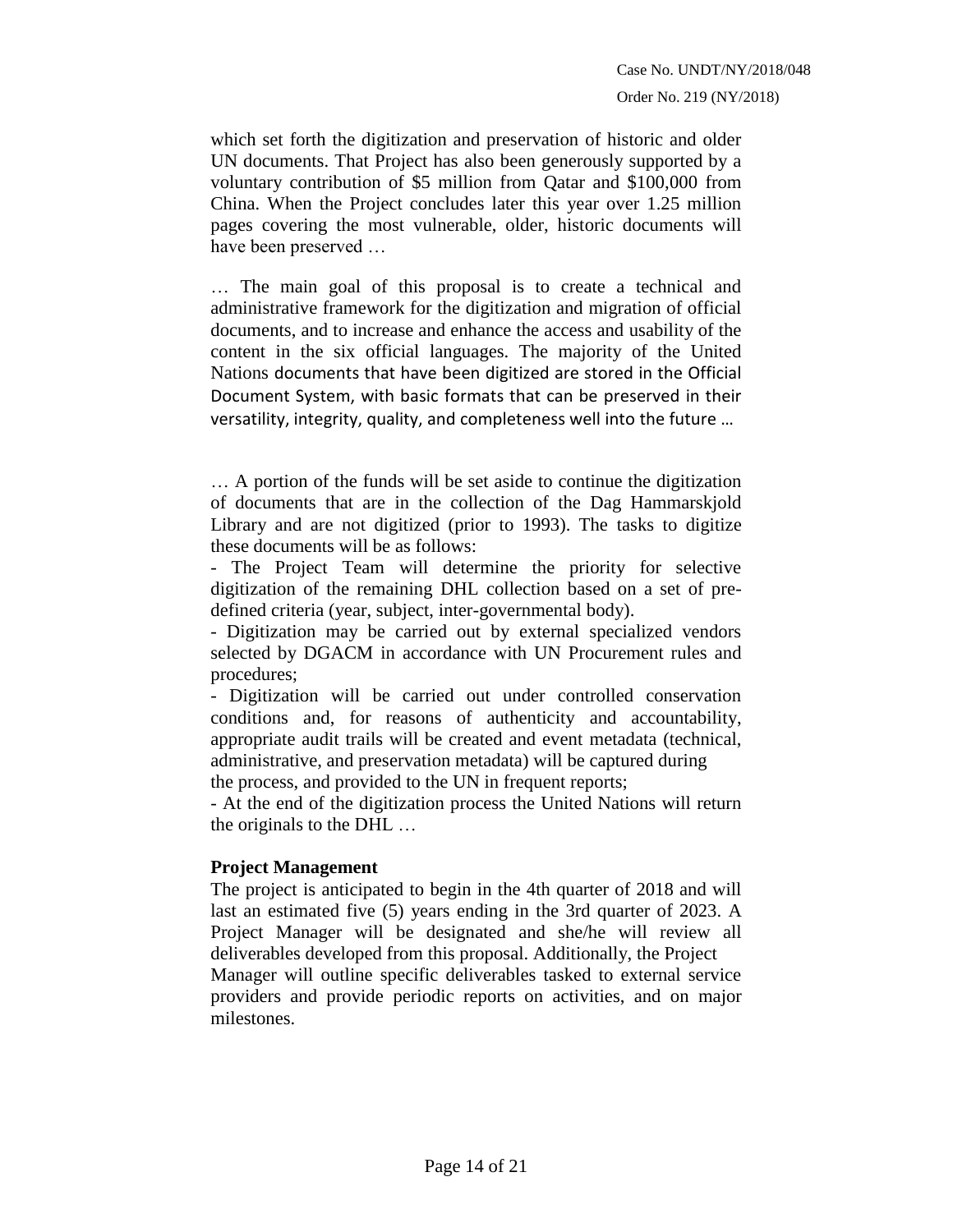20. The Applicant contends that the newly discovered DGACM project proposal which has been submitted to the Government of Qatar for funding, envisages a second phase of the digitization project. The Respondent replies that DGACM had already explained to the Applicant that the proposal for the second phase of the digitization project is still under discussion with the Government of Qatar and that the Government of Qatar has not yet approved the project nor provided any funding. The Tribunal notes that the first document invoked by the Applicant is titled "Project Proposal 2nd Phase of Digitization: Turning Seven Decades of United Nations Work into Open Knowledge" states as follows:

… The General Assembly, since 1997, has repeatedly requested the digitization and uploading of important older United Nations documents in all official languages (General Assembly Resolution A/RES/51/211 of 18 December 1996). The latest resolution on this subject (A/RES/67/237 of 24 December 2012) requests the Secretary-General once again to complete this task.

… The digitization programme will continue to be important in promoting the paper smart programme in the United Nations that will reduce paper, and allow for more usage of modern electronic services via digitization and reducing the carbon print and contributing to environmental improvement. It will contribute to the UN green initiative by reducing consumption of paper and ink as well as shipping and storage …

… The continuation of the digitization programme will also serve to facilitate future conversion readiness ensuring continued availability and usability of valued documents, particularly millions of older documents …

## **Project Activities:**

I. Designing of policy and operational framework as well as information architecture to implement standards-based, open and longterm access to UN information through digitization; II. Mass digitization and accumulation of digital information electronically; Continued scanning of some four to five million most important pages and documents and digitizing them (out of the 20 million), quality control of scanned outputs, conversion for optical character recognition, subject analysis, metadata creation and uploading to UN websites and repositories. IV. Securing adequate funding and once the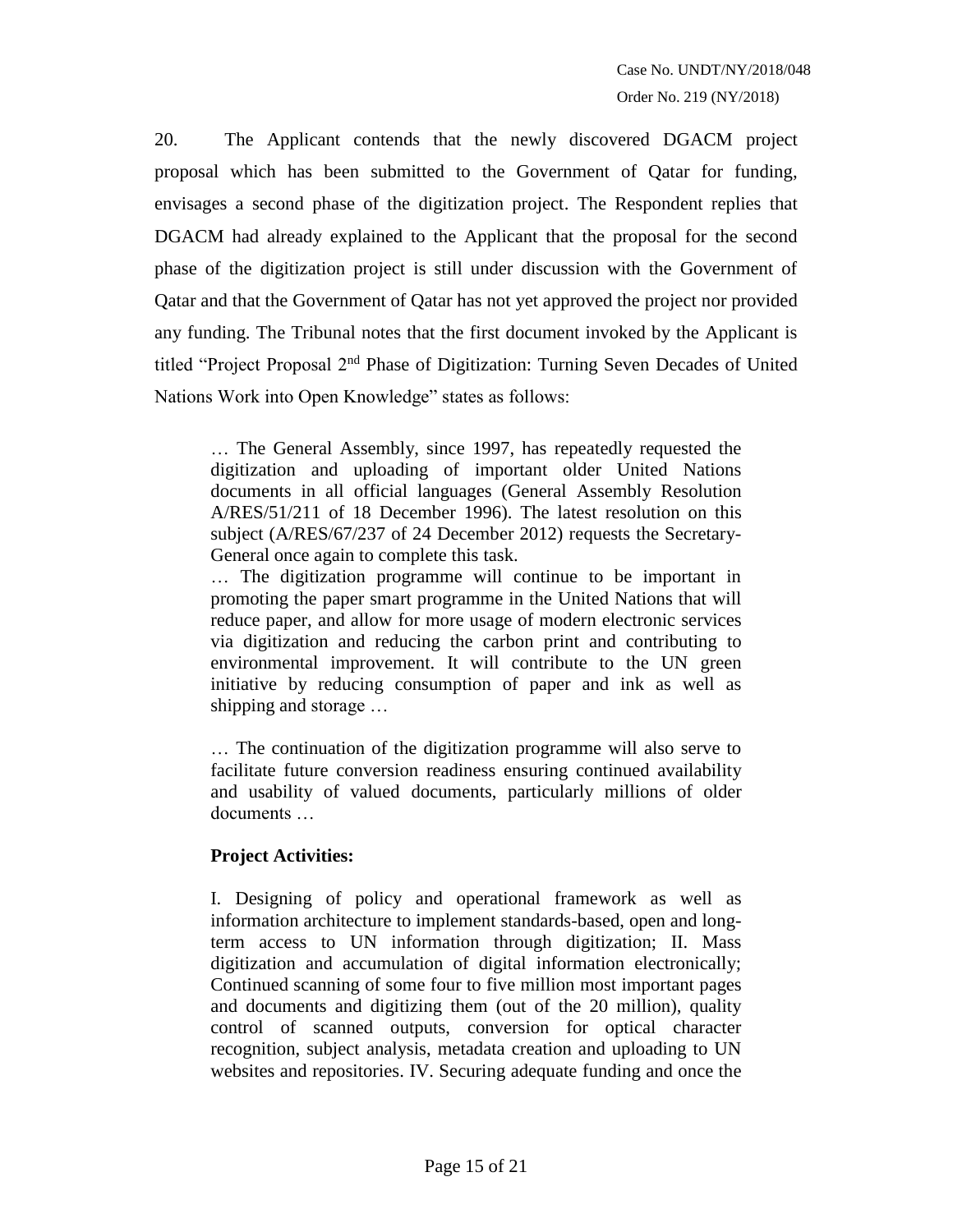fund is secured, taking the following set of actions by DGACM:

1. Get bound books and documents from the DHL every Monday at 100,000 pages / month.

2. Prep for scanning.

3. Ensures safe handling of original documents

4. Cut the spine if need be

5. Creation of electronic documents, through digitization of historical UN documents in paper format.

a) Optimize image quality to ensure legibility of images b) Perform OCR function in the language of the document scanned

c) Quality Control in All Languages by document symbol and language and store them in the appropriate folder and DHL's NAS drive

d) Finalization as per DTP standards PDF documents based on the IISO 14289-1 standard (known as PDF/UA) under Electronic document file format enhancement for accessibility.

6. Route to the Front Desk for upload to ODS and eLuna 7. Place cut-spine documents in acid-free boxes bought by MPD

8. Re-Bound the books cut using the Press Room's bookbinder

9. Return documents and books to the DHL …

… These are the standard ways of achieving the retrospective digitization and access set-up of this magnitude and complexity. Because this process is very labour-intensive, it requires a variety of professional expertise and equipment. Current five general service staff members from MPD together with five general service WAE (when as employed) staff with technical and language skills, DGACM will provide additional necessary training for the staff to the level of complexities and sophistication required …

#### … **Impact and Expected Outcome:**

a. Easy, efficient and effective access to United Nations documents for operational, policy, statutory, legislative and research purposes for all Member States, in all United Nations duty stations and peacekeeping operations, missions, governments and other users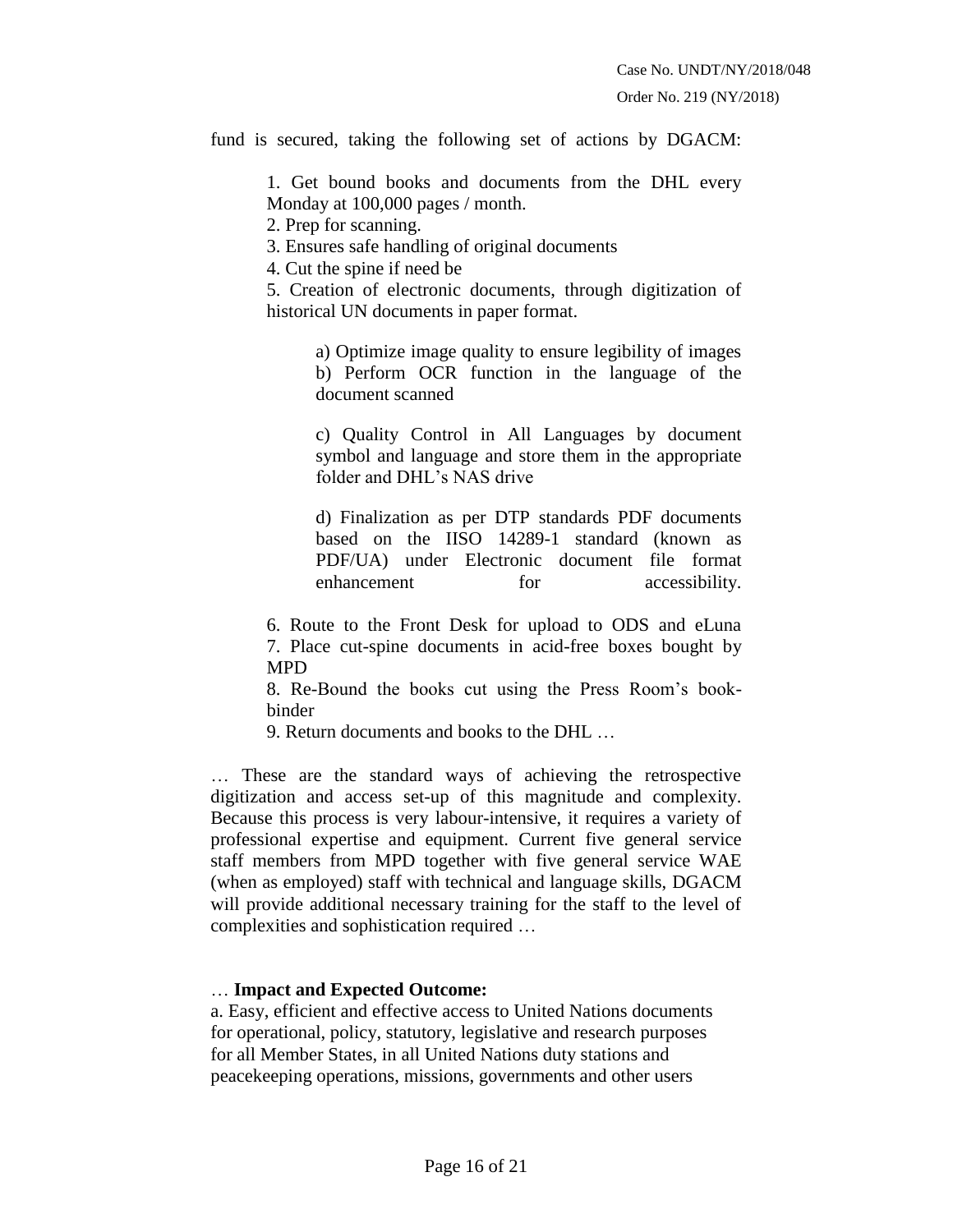worldwide;

b. Increased goodwill and support to the United Nations from the world, delegates and Member States;

c. Assured business continuity in case of disaster affecting hard copy documents, and readiness for off-site storage of the greater part of Headquarters and other location documents;

d. Achieving future conversion readiness and ensuring continued availability and usability of valued documents;

Open access to the general public by improving United Nations outreach to a variety of groups and contribution to the achievement of the United Nations mandate;

f. Saving on storage and shelf-kept and cost for UN offices (including rent for those outside the UN compound) and entities worldwide which lead to efficiency gains;

g. Cost-savings through making indefinite hard copy storage of United Nations documents;

h. Contribution to the historic preservation of historically significant and monumental documents; modernizing documentation through digitization as part of the United Nations reform and contribution to the UN's green initiative, reducing carbon printing and consumption of paper;

i. Assured worldwide availability and access to additional four to five million UN documents in the short run and 12.5 million UN documents in the medium-term and approximately 20 million in the long run;

Enable the Secretary-General to respond robustly to repeated General Assembly resolutions to carry out the retrospective digitization of all important older official documents, including achieving aspects of equal treatment of the six official languages and multilingual presentation of UN websites.

…

#### **Risks:**

… If digitization and preservation of documents and maps are not continued with the needed urgency, these documents will degrade and eventually disintegrate leading to a loss of historically significant information and data. Documents may also get lost or destroyed as the result of any form of disaster – natural or unnatural- without the organization having any surrogate to fall back on. Owing to a lack of resources, the documents are not currently stored in sound preservation and secure formats and environments.

… We will be focusing on the remaining four million documents and pages which were identified to be the most critical …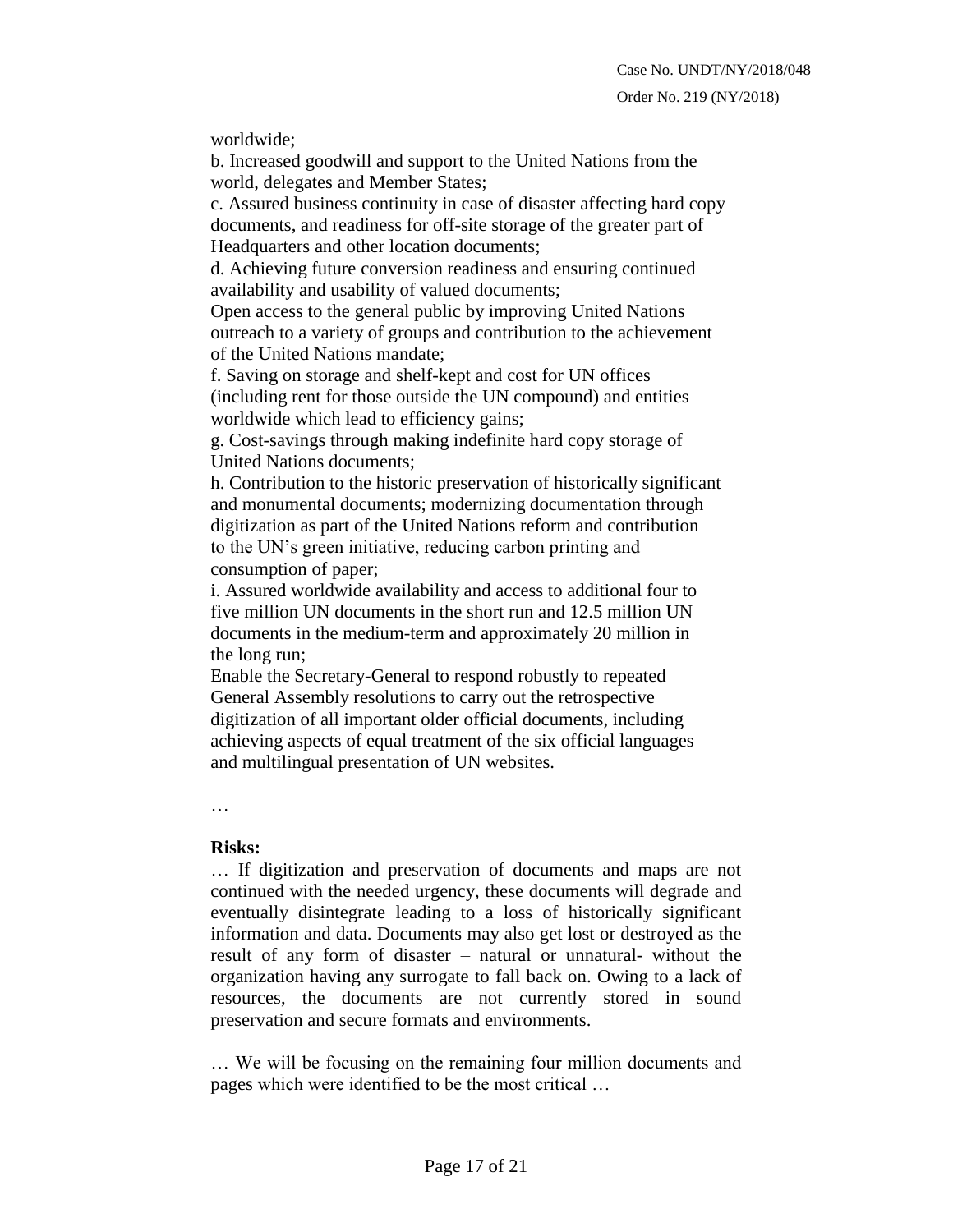21. This document appears to be different from the initial proposal made on 22 June 2018.

22. The second document invoked by the Applicant "Joint project for digitization with DGCAM, Project Initiation Document (PID) 2<sup>nd</sup> Phase for Project for digitization with DGACM" (ANNEX4) states as follows:

1.1 The General Assembly has requested "the Secretary-General to complete the task of uploading all important older United Nations documents onto the United Nations website in all six official languages on a priority basis so that these archives will also be available to Member States through that medium" (A/RES/67/237, IV, para 23)

1.2 As with the 1st phase, DGACM once again have obtained the funding from Qatar to digitize United Nations documents in pursuit of the objective set by the General Assembly. For 2nd phase, DCAGM will utilize five general service staff members and five general service WAE (when as employed) staff members with language and technical skills. The project is a cooperative one between DGACM and DPI. The remaining staff will be provided with a contract for one-year from July 2018 which would mark the beginning of the 2nd phase of the project.

1.3 The group of staff will operate under the operational direction of the DGACM. They will be managed by the assigned Project Manager (The Deputy Chief of the Meetings Support Section), who for this project alone, will directly report to the Director of the Meetings Publishing Division.

1.4 This new initiative will build on lessons learned from the first phase project agreement between DGACM and DPI and the work done subsequently in 2013/18. The project will use basic project.

…

3.1 Within two weeks of agreement on the PID, DPI will identify team structures and roles that fit the profiles and the needs of the project. DPI will also identify its staff to work on the project and roles will be allocated within two weeks. Launch of the project should be within one week of agreement on the PID.3.2 During the period of their work, the 10 DGACM staff members will directly report to the Deputy Chief of the Meetings Support Section, who in turn will report to the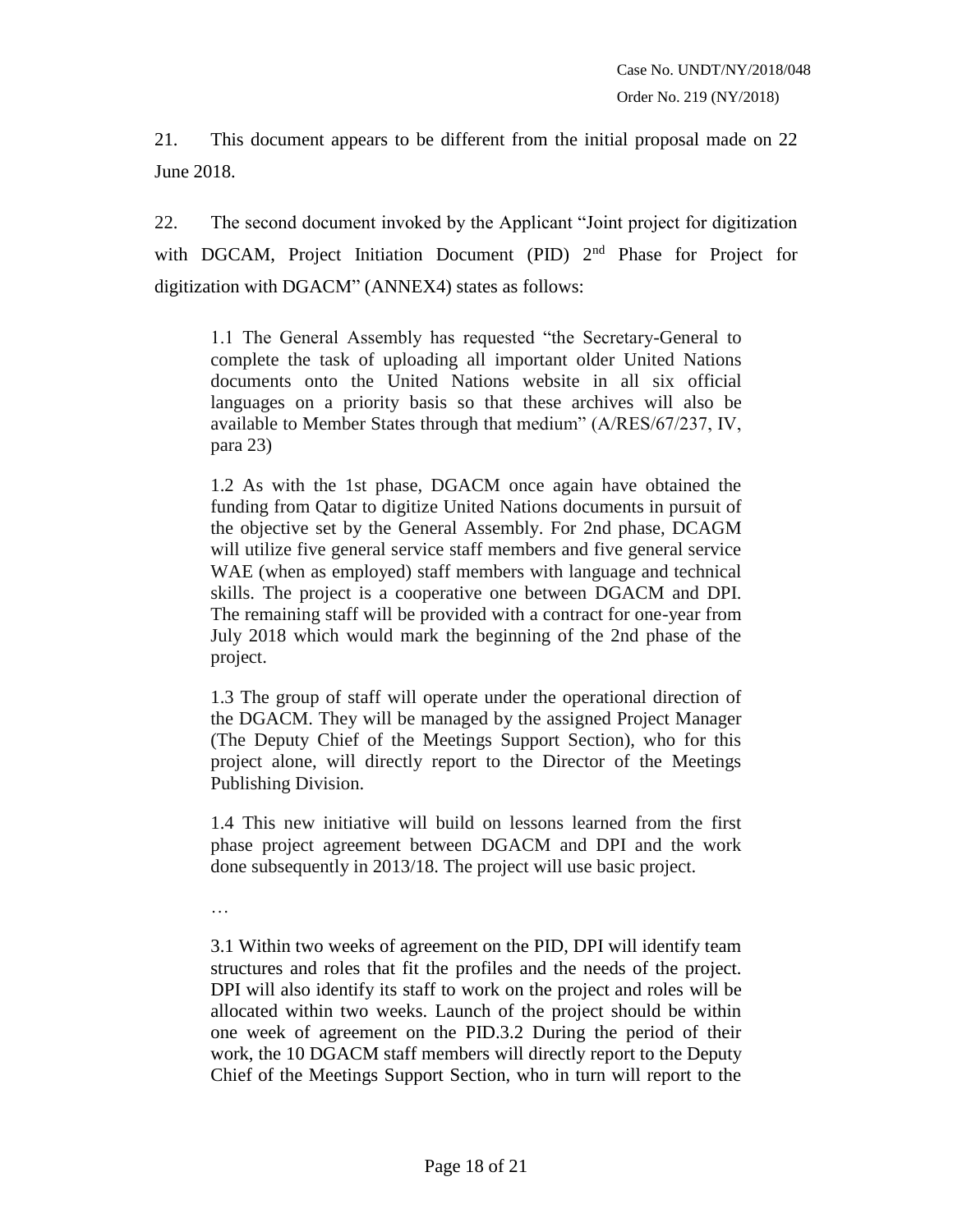Director of the Meetings Publishing Division (for this project only).3.3 At the outset of the 2nd phase, the Deputy Chief will organise group and individual briefings for the DGACM staff and make any necessary adjustments to the roles and structure. He will develop and deliver induction training and training for particular roles as necessary. management methodology. 3.6 In summary the project will use the following resources:

(1) DGACM: a team of five staff members, with a provision to hire five WAEs with language and technical expertise …

23. Having reviewed the documentation provided by the parties, the Tribunal notes that it appears that the initial proposal from 22 June 2018 - a distinct project to be implemented by independent contractors - was not agreed and that instead, subject to approval, is the continuation of the initial project for digitization with a  $2<sup>nd</sup>$  phase under the terms and conditions drafted as presented in para. 22 above. The second phase of the digitization project appears therefore to be a continuation/extension of the initial Project for which the Applicant was hired. The proposed implementation of this project would comprise ten DGACM staff members at the GS level, with five "on board" and five "when as employed ("WAE")".

24. In light of this evidence, it appears that the Project is expected to continue beyond 31 October 2018 for another five years and to require DGACM for its implementation, the utilization of five general service staff members and five general service WAE staff members with language and technical skills. According with the proposal, it appears that the contracts of the any of the staff members currently employed for the first phase of the project which may continue to implement the second phase are expected to be renewed/extended for the duration of this second phase and the remaining staff is expected to be provided with a contract for one-year starting from 1 July 2018 the proposed date for the beginning of the 2nd phase of the project.

25. Therefore, it appears that the reason provided by DGACM not to extend the Applicant's fixed-term, namely "the closure of the project by 31 October 2018" is no longer actual. Further, it appears from the Respondent's response that the Applicant's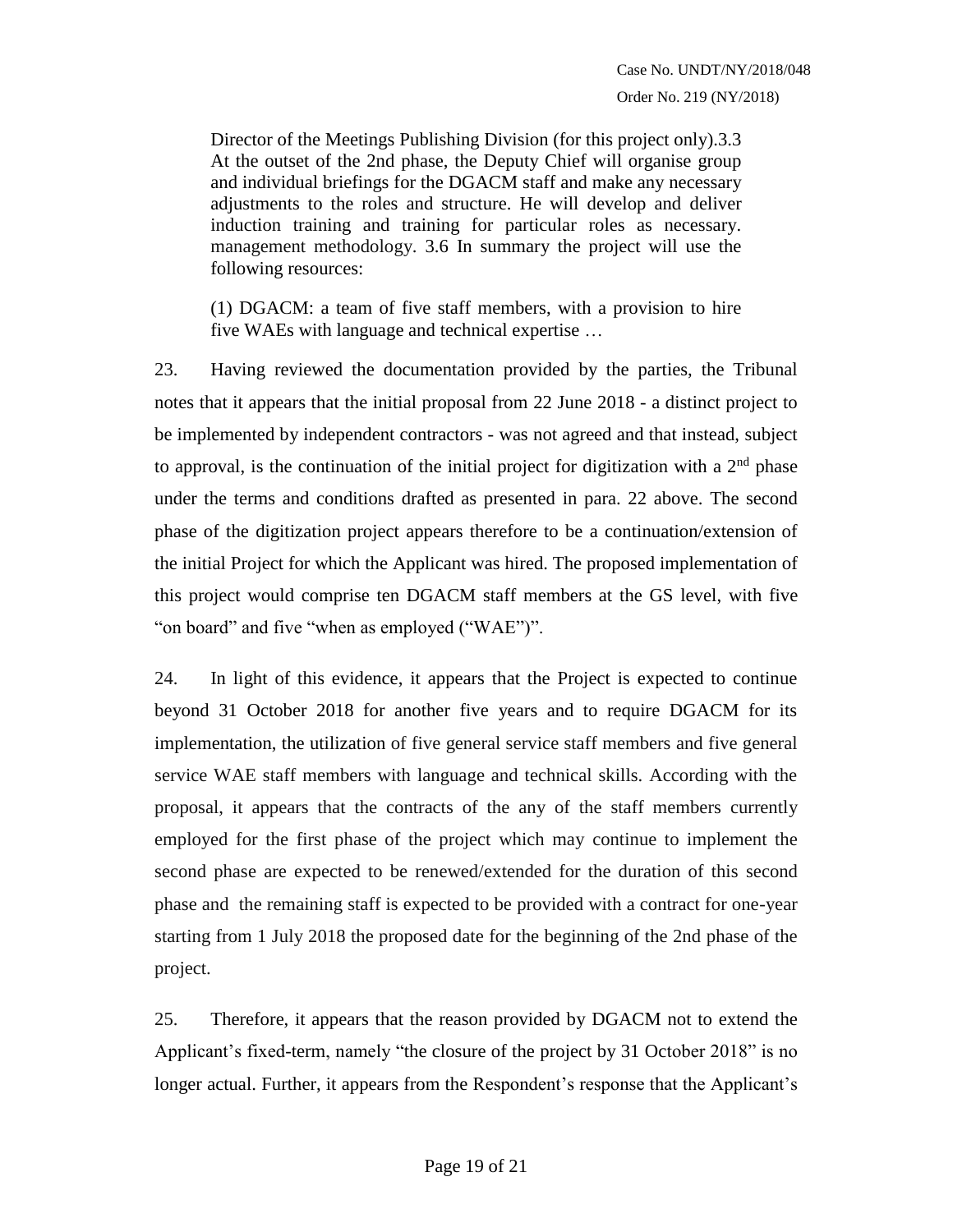fixed-term contract is not to be renewed due to the lack of funds, a reason different from the one indicated in September 2018.

26. The Tribunal finds that the decision appears to be *prima facie* unlawful.

## *Is there an urgency?*

27. The Tribunal considers that the condition of urgency is fulfilled, since the Applicant's appointment was due to expire on 31 October 2018. The Tribunal notes that the Applicant filed a request for management evaluation on 5 March 2018. On 23 October 2018, the Applicant discovered documents detailing the proposal for the second phase of the digitization project. Soon thereafter, on 26 October 2018, the Applicant filed an amendment to her request for management evaluation, together with her application for suspension of action.

28. The Tribunal is satisfied that given the proximity of the date of the implementation of the contested decision, the matter is urgent. The Tribunal notes further that the Applicant acted diligently in filing the amendment of her request for management evaluation soon after she became aware of the new information. Therefore, it does not appear that the urgency was self-created.

*Is there an irreparable harm to be caused by the implementation of the contested decision?*

29. The Tribunal considers that the contested decision, if implemented, has the potential to cause the Applicant irreparable harm since she would be separated from the Organization. In these circumstances, the Tribunal is satisfied that the condition of irreparable harm is fulfilled, which is not contested by the Respondent.

30. In light of the above,